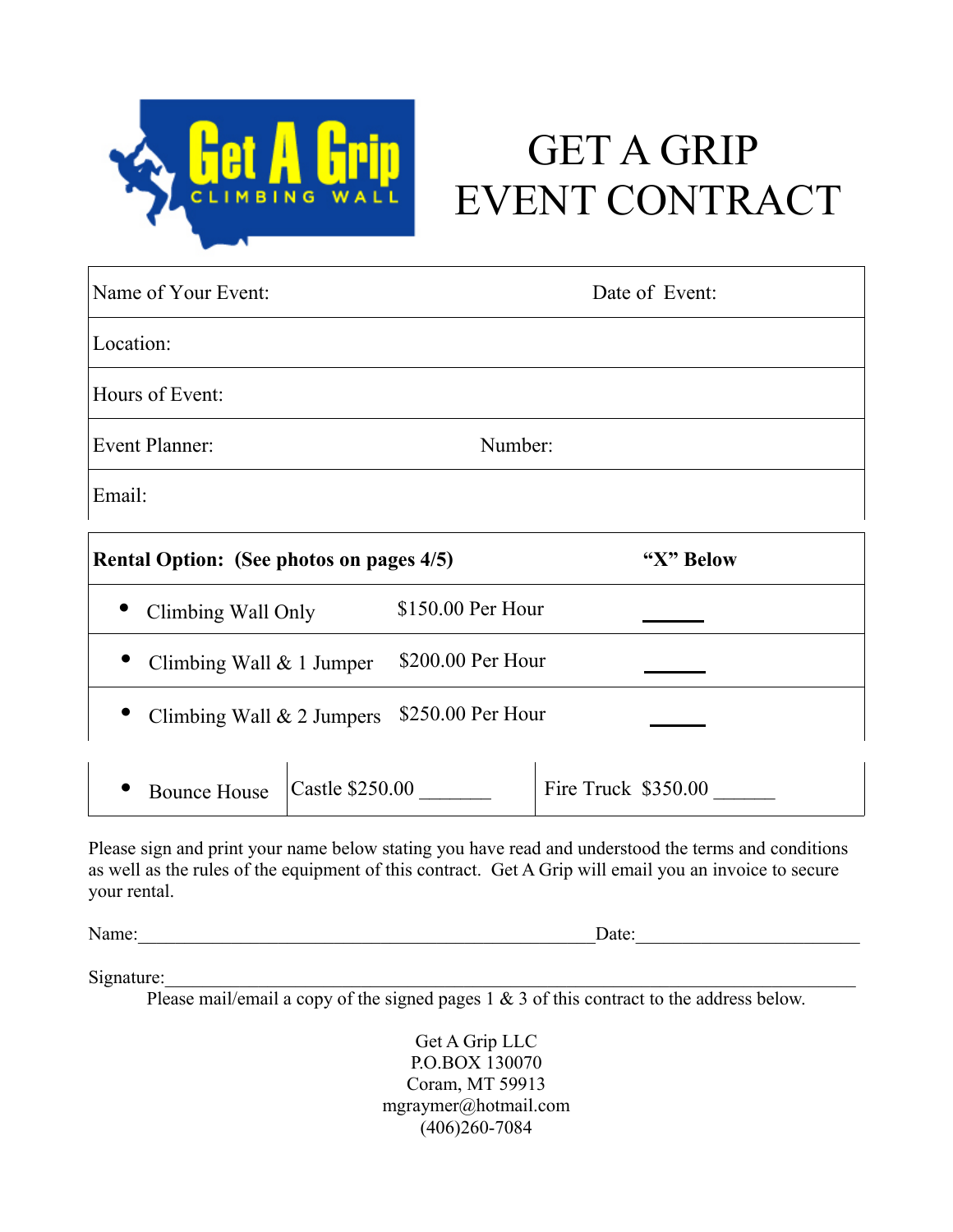## **Terms and Conditions:**

- All equipment is subject to a delivery fee.
	- \$1.50 per mile from Shop in Coram Montana to operation location
	- Personnel charge of \$25.00 pp/ph from shop to shop
- All equipment rentals in a 1 hour radius of our office in Coram Montana, are a minimum of two hours. Events outside a 1 hour radius of our office, are a minimum of three hours.
- We request a non-refundable 50% deposit of the total amount due, and a signed contract for all rentals to **secure the date and time stated above**.
- If GET A GRIP is unable to set up, you will receive a credit good for 365 days for your deposit to go towards your next event.
- Full payment is due before operations begin. Get A Grip does take credit cards with a 5% fee.
- A site inspection by Get A Grip is required before an event for the safety of the participants.

# **Rules for Equipment:**

Before engaging in Get A Grip activities, all participants must read and follow these rules for the safety of all guests and operators.

#### **Read Important Safety Information and follow the instructions of the operators at all times.**

- Weight limit for the wall is: between 20 and 200 pounds
- Weight limit for the jumpers is: between 20 and 150 pounds
- All participants must be able to properly utilize **our** harnesses
- Please remove all jewelry, scarfs and any lose clothing
- All participants must be wearing pants/leggings/shorts (no skirts/dresses/kilts/etc.)
- No swinging-Only vertical movements are allowed on jumpers
- Do NOT land with head or shoulders on the trampoline
- Remove shoes for jumpers
- Operators are not responsible for lost/damaged items left or brought into the area of operation
- Parents are responsible for their children and their belongings
- If safety is not respected by any participant, they will not be able to continue their activities with Get A Grip.
- Operators have your best interests in mind. All operators have the right to stop activities for any participant that is not following the rule or compromising the safety of themselves or others.
- **The following persons should not participant in GET A GRIP activities:**
- Persons who:
	- are under the influence of drugs or alcohol
	- are pregnant
	- have any form of physical or medical problems or who are generally unsure about their state of health
	- have had a back, neck or any other type of skeletal or muscular problem or injury
	- have high blood pressure, heart trouble, motion sickness, or nervous disorders